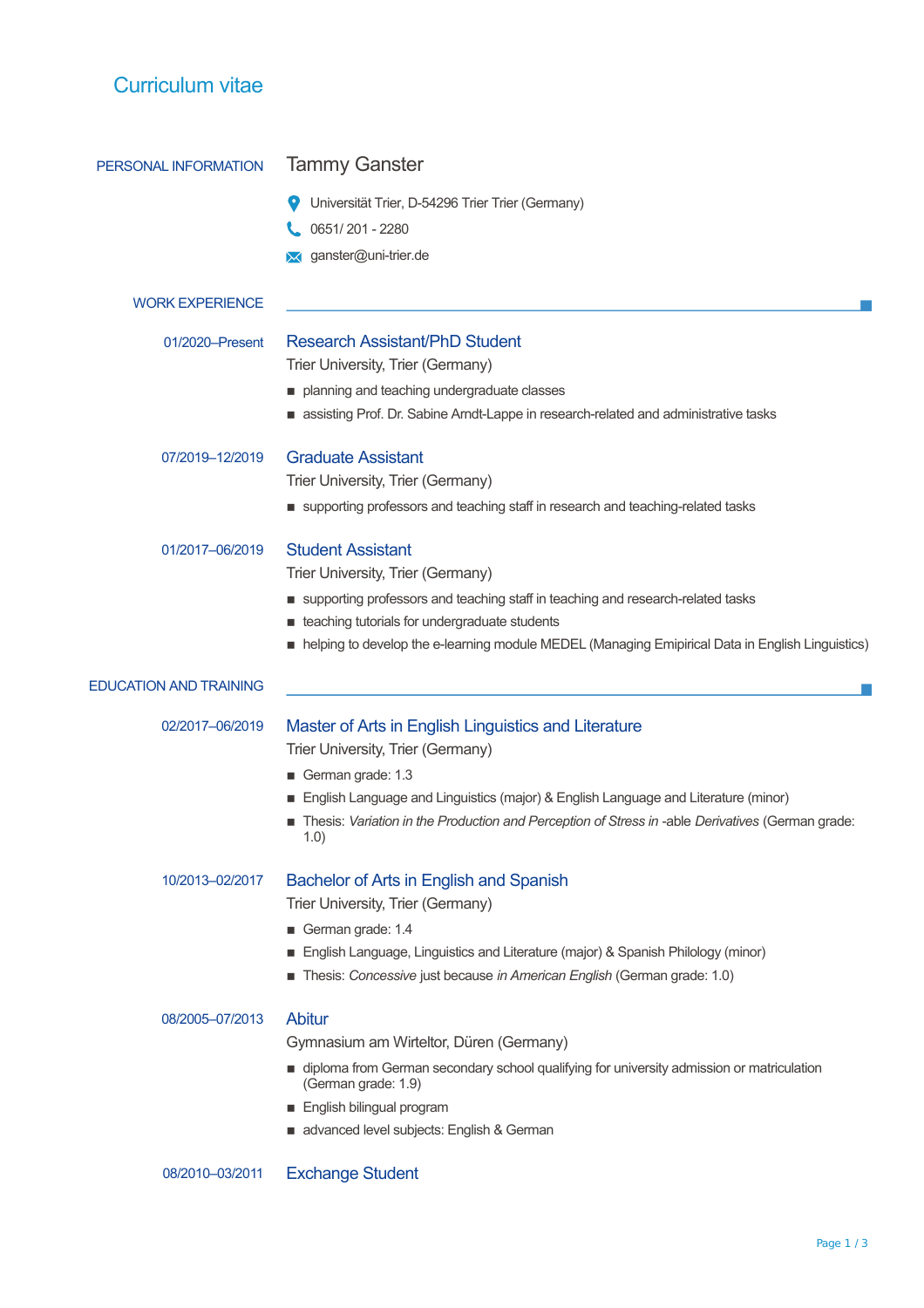Granbury High School, Granbury (Texas) (United States)

- $\blacksquare$  voluntary student exchange
- attending an advanced placement English class (AP English III)

| <b>PERSONAL SKILLS</b>        |                                                                                                                                                                                                                                                                                                                                     |
|-------------------------------|-------------------------------------------------------------------------------------------------------------------------------------------------------------------------------------------------------------------------------------------------------------------------------------------------------------------------------------|
| Mother tongue(s)              | German                                                                                                                                                                                                                                                                                                                              |
| Foreign language(s)           | English (proficient), Spanish (elementary), French (beginner), Latin (German certificate "großes<br>Latinum")                                                                                                                                                                                                                       |
| Digital skills                | ■ Microsoft Office: expert user of Microsoft Office applications, e.g. Word, Excel<br>$\blacksquare$ R: advanced user of statistics software R<br>Praat: advanced user of phonetics software Praat<br>■ Paradigm: proficient user of experimental software Paradigm<br>■ Camtasia: advanced user of video-editing software Camtasia |
| <b>ADDITIONAL INFORMATION</b> |                                                                                                                                                                                                                                                                                                                                     |

interests

PhD thesis topic and research

## **PhD project**

- working title: *Inter-individual differences in the production and perception of stress in English complex words*
- **DED** topic: My dissertation, which is supervised by Prof. Dr. Sabine Arndt-Lappe, investigates the impact of inter-individual differences in linguistic experience on the stressing of English complex words (such as analysable, regulatory, evaluative). In particular, I want to find out how processing-related factors (such as lexical frequency of the base and the complex word as well as morphological awareness) can shape the representations of complex words in the mental lexicon and how these representations can, in turn, influence the production and perception of stress in these complex words.

# **Research interests:**

- the prosody of complex words
- the morphology-phonology interface
- **Inquistic productivity**
- $\blacksquare$  the mental lexicon

- Talks "Variation in the Production and Perception of Stress in -able Derivatives", English Linguistics Circle, Trier University, Trier, November 20, 2019.
	- "Variation in the Production and Perception of Stress in -able Derivatives", Kolloquium der DFG-Forschergruppe FOR 2373, Heinrich Heine University, Düsseldorf, October 25, 2019.
- Workshops and colloquiua  $\blacksquare$  "Wissenschaftliches Publizieren", Workshop, Dr. Evgenia Grishina (Trier University), Trier University, December 13, 2019.
	- "Einfürhung in LaTeX", Workshop, Tobias Kranz (Trier University), Trier University, November 29- 30, 2019.
	- **E** "Linear Discriminative Learning", Workshop, Dr. Yu-Ying Chuang (Eberhard Karls University, Tübingen), Heinrich Heine University Düsseldorf, October 23-24, 2019.
	- "Das wissenschaftliche Potenzial digitaler Forschungsdaten Einführung in das Forschungsdatenmanagement für Promotionsinteressierte und -einsteiger\*innen", Workshop, Marina Lemaire (Trier University), Trier University, May 23, 2019.
	- "Acoustic Phonetics", Workshop, Prof. Dr. Henning Reetz (Goethe University, Frankfurt am Main),